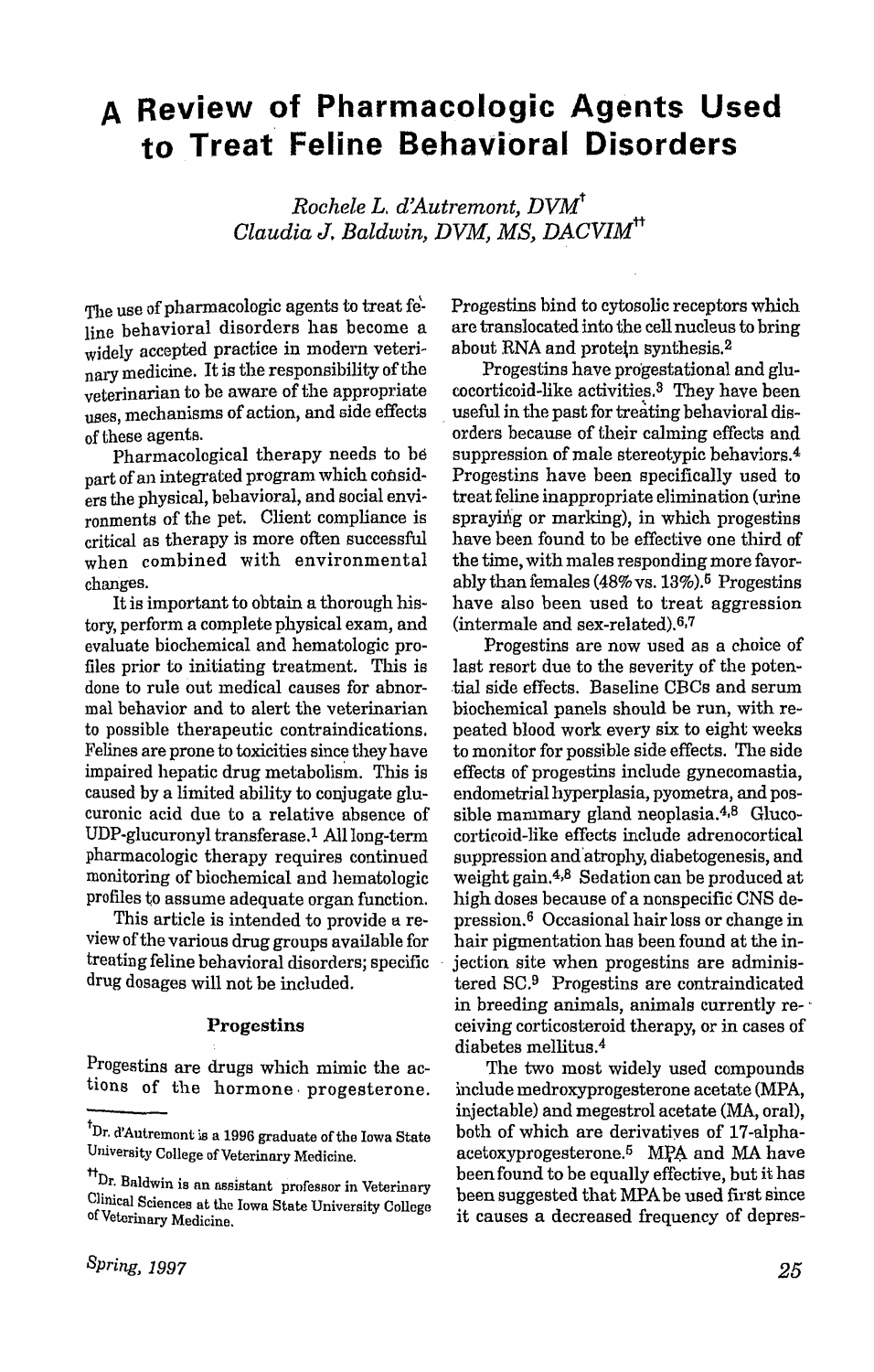

Savek, a 5-year-oJd spayed female DSH cat, does not enjoy long car rides. Her owner must sedate her with Acepromazine, a phenothiazine derivative, to make the trip more relaxing for both of them. Note the elevated nictitating membranes, a common occurrence with sedation.

sion and appetite suppression than does MA.5 Treatment with MPA or MA may be effective after initial treatment when the other was ineffective. 5,11

#### Benzodiazepines

Benzodiazepines act on an inhibitory supramolecular receptor complex that consists of a gamma-aminobutyric acid (GABA) receptor, a benzodiazepine receptor, and a chloride channel.12 These drugs act to potentiate GABA, an inhibitory CNS neurotransmitter, with calming effects attributed to action on the limbic system and reticular formation.4 Benzodiazepines have globa1Jnonspecific anxiolytic effects which are in part due to sedation.4

Specific benzodiazepines include diazepam, alprazolam, clorazepate dipotassium, oxazepam, clonazepam, and chlordiazepoxide. These various compounds vary in their kinetics, but have similar efficacies because of a common intermediate metabolite, desmethyldiazepam.4,13

Benzodiazepines can be used for shortterm management of acute fear (car rides, thunderstorms), $^{14}$  fear-induced aggression,<sup>7,15</sup> urine spraying/marking,<sup>15,16</sup> and may be effective during early stages of stereotypy.17 Diazepam has been shown to produce favorable responses in feline urine spraying/marking  $(55\%, 16\,74\%)^{15}$  with no evidence of gender difference.I6 A high recurrence rate (90%) was found after treatment was discontinued.<sup>16</sup>

Ataxia, sedation, and impaired depth perception are common side effects seen after initial dosage and usually resolve spontaneously after three to four days. $4,13$  This is correlated with the attainment of steadystate blood concentrations of desmethyldiazepam.<sup>4,13</sup> Paradoxical increases in aggression due to disinhibition have been observed.14 Induction of physiologic and behavioral dependency can occur after long-term use14 and may contribute to the high rate of abnormal behavior recurrence following discontinuation of treatment.16 It has been suggested that benzodiazepines be gradually withdrawn to prevent withdrawal reactions.<sup>15</sup>

Other side effects seen with benzodiazepines include an increased appetite (and weight gain) and increased affection toward owners.15,16 These drugs should be used cautiously in patients with impaired liver function since the primary metabolic route is hepatic biotransformation.15 A more recent concern is that on occasion a cat may develop hepatic failure when exposed to this group of drugs. 8 All benzodiazepines interfere with learning ability and short-term memory which may affect the progress of behavioral training programs.4,13

Benzodiazepines have short half-lives and must be administered frequently in order to be effective.4 Longer acting, sustained-release formulations of diazepam and clorazepate are available and may be easier for clients to administer. 6

Benzodiazepines have gained favor because they have fewer and less serious side effects than progestins, and because they are more effective than progestins when treating urine spraying/marking.9

#### Azapirones

Azapirones are termed anxioselective agents since they have specific anxiolytic actions and minimal side effects.6 Buspirone HCI is the compound that has been used to treat feline behavioral disorders. It is a nonspe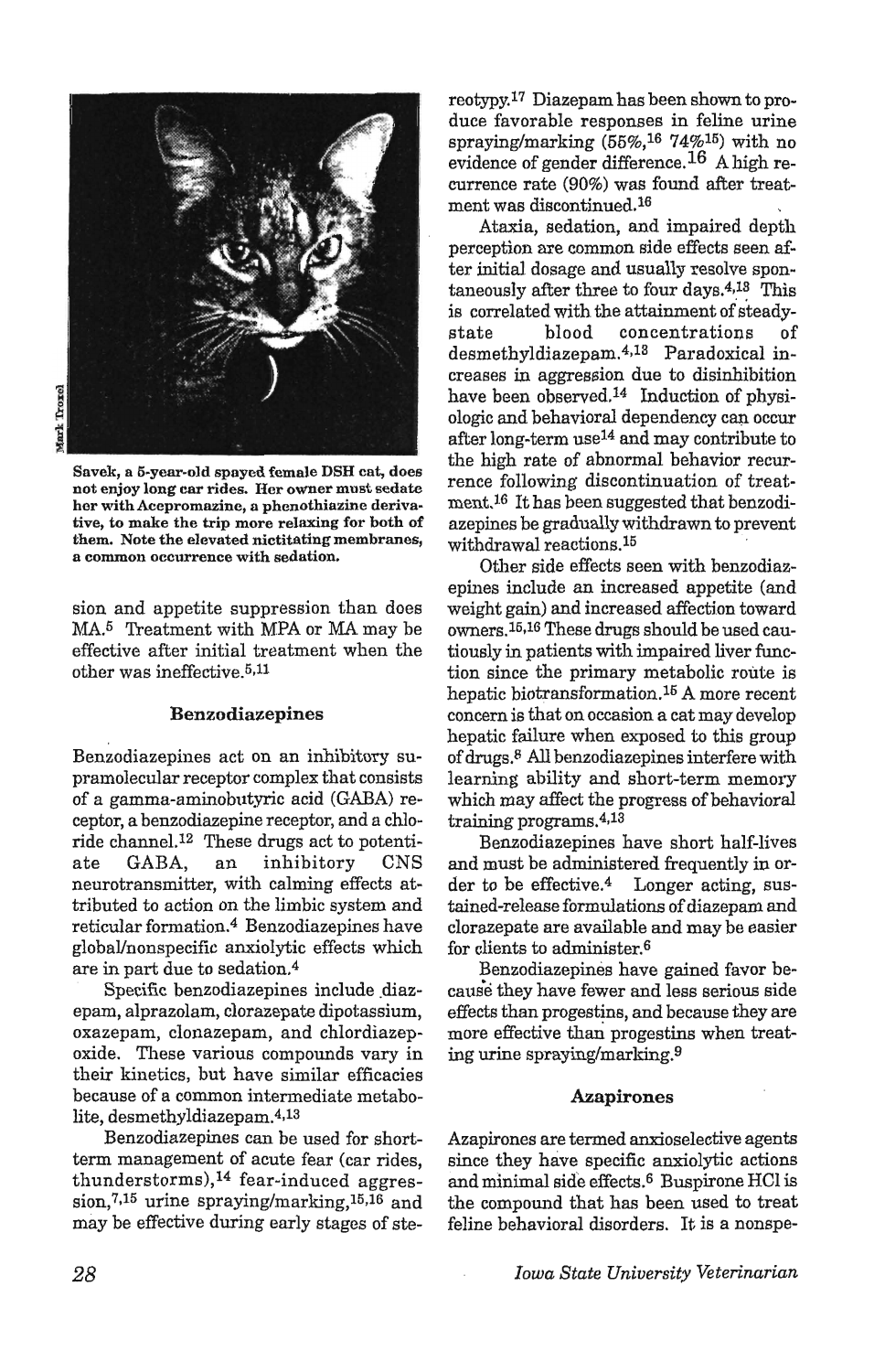cific anxiolytic which acts as a partial serotonin agonist, pre- and postsynaptically,13

Buspirone has been used to treat feline urine spraying/marking, $^{18}$  feline ritualistic or stereotypic behaviors,4 and some cases of aggression.<sup>6</sup> A study done by Hart<sup>18</sup> found that buspirone markedly reduced urine spraying/marking in 55% of cats and only 50% resumed the behavior once therapy was discontinued. In addition, no significant gen~ der difference was found. Cats from singlecat households responded favorably less frequently than did those from multi-cat households,18

The onset of action for buspirone is gradual and full effect may not be seen for up to four weeks.<sup>6</sup> Long-term use of buspirone does not present a problem because of the lack of dependence and minimal side effects.14 Possible side effects include increased affection toward owners and minor incidences of inter-cat aggression.<sup>14</sup> Other side effects are inappetance, lethargy, and possible interference with thyroid medication.<sup>8</sup> Gastrointestinal symptoms may also occur.4,15

Buspirone, benzodiazepines, and progestins each have different side effects and mechanisms of action in the CNS, so that a feline may respond favorably to one drug and not another. With regard to the treatment of urine spraying/marking, a sequential trial is recommended starting first with buspirone, then diazepam, and finally progestins in order to minimize complications.18

## Pbenothiazines

Phenothiazines are low potency neuroleptics which cause dopamine antagonism.<sup>14</sup> They include such agents as acetylpromazine maleate, chlorpromazine HCl, and promazine.15

Phenothiazines have occasionally been used to treat short-term anxiety in cats (car rides), but are not often used in continuous, long-term behavioral therapy.<sup>4</sup> These tranquilizers are accompanied by marked sedation<sup>6</sup> and as such are generally inappropriate as a treatment for aggression since they suppress both normal and abnormal behav~ ior.4 Side effects of these drugs are initial vasodilation and possible-hypotension. Phe~ nothiazines also act to lower seizure thresholds. Major side effects of long-term use include cardiovascular abnormalities (primarily hypertension), and extrapyramidal signs such as ataxia, muscle tremors, and incoordination.4,10

These agents are biotransformed by hepatic mechanisms and should be used cau~ tiously (or avoided) in patients with hepatic insufficiency.

## **Butyrophenones**

Butyrophenones are high potency neuroleptics which cause dopamine antago~ nism.  $^{14}$  This group includes drugs such as haloperidol and droperidol. Side effects are similar to those of the phenothiazines except butyrophenones produce less sedation and a higher frequency of extrapyramidal signs. $8$ They also do not lower the seizure threshold.

Butyrophenones have recently been used to treat stereotypic behaviors. These behaviors are thought to originate from a stressor that causes the release of endorphins, which in turn activates dopaminergic (nigrostriatal) neurons leading to the stereotypic motor activity.<sup>6</sup> Butyrophenones provide a means with which to break the link by antagonizing dopamine. A single injection of haloperidol has been found to reduce excessive grooming in cats for a variable period of weeks to months.19 More research is needed in this area.

## Opioid Antagonists

Opioid antagonists block central endorphin receptors and include the drugs naloxone, nalmefene, naltrexone, and diprenorphinej the latter three are considered to be longacting.4,17 This group of drugs has been used in the treatment of stereotypic behaviors because endogenous opioids (endorphins) are thought to be involved in the development of a stereotypy. Endorphins may also stimulate pleasure centers in the brain leading to reinforcement of the behavior.8 Gastrointestinal disturbances such as diarrhea are reported side effects of these drugs.14

It has been stated that naloxone and naltrexone are too short-acting to be of any practical use for repetitive behavioral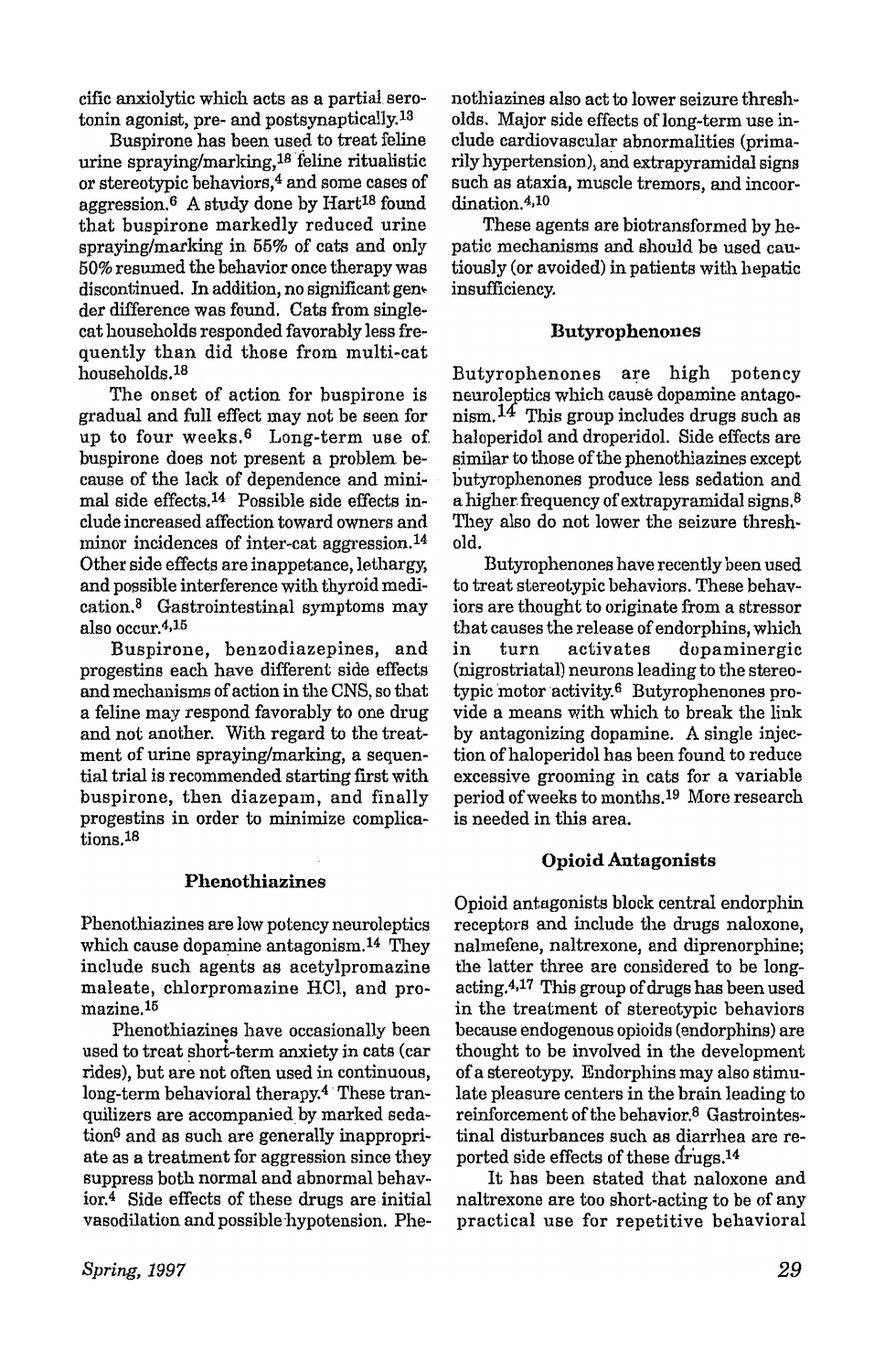

Callie, a 2-year-old spayed female DSH cat often exhibits hypervocalization.

problems.6 However, a study found that a single, SC injection of naloxone had a beneficial effect on excessive grooming in cats for a median of three months.<sup>19</sup> These effects were only seen with stereotypies that had existed for less than one year.19 This

led to the hypothesis that naloxone was only effective in counteracting recently developed stereotypies and that perhaps the release of endorphins declines after a stereotypy becomes persistent.19

## Tricyclic Antidepressants

Tricyclic antidepressants (TCAs) have three effects: 1) sedation, 2) peripheral and central anticholinergic action, and 3) potentiation of biogenic amines in the CNS by blockage of presynaptic uptake.4 TCAs prevent neuronal uptake of serotonin (5-HT), allowing for a prolonged action of the neurotransmitter.20 TCAs include amitriptyline HCI, imipramine HCI, clomipramine HCI, and doxepin HC1.4

The most frequently used TCAs are amitriptyline and clomipramine, which are used to treat stereotypies, $14,17$  urine spraying/ marking,  $6,21$  and hypervocalization.  $22$  They are thought to be effective in treating affective aggression.<sup>6</sup>

TCAs are bound to plasma proteins, and competing drugs such as phenylbutazone and aspirin can potentiate their effects.20 This group of drugs is oxidized by hepatic microsomal enzymes4 and most TCAs will moderately raise serum alkaline phosphatase in the absence of clinical signs.23 The behavioral effects of these anti-depressants may not be evident until three to four weeks after initiating treatment.6

Side effects include dry mouth, constipation, urine retention, tachycardia, arrhythmias, syncope, ataxia, disorientation, generalized depression, and inappetance.<sup>4</sup> High doses can produce a sick euthyroid syndrome, convulsions, and hepatotoxicity.4 Hematologic and biochemical profiles along with a thorough cardiac work-up should be

performed prior to initiating therapy. Continued monitoring during therapy is also necessary.

Carbamazepine is a TCA derivative.<sup>4</sup> It is a tricyclic compound with anticonvulsant and mild anticholinergic properties. $24$  It has been used to treat aggression in cats. Side effects are similar to TCAs and include dyspnea, ataxia, convulsions, vomiting, defecation, and adverse skin reactions.<sup>24</sup>

#### Monoamine Oxidase Inhibitors

Monoamine oxidase inhibitors (MAOIs) are a type of antidepressant that blocks the oxidative deamination of monoamine neurotransmitters in the brain.2o This results in a rapid and extended increase in the levels of dopamine, norepinephrine, and serotonin.20 The rise in the levels of these neurotransmitters appears to result in a mood elevation.4,10 MAOIs include phenelzine sulfate, moclobemide, and depreny1.2o Side effects include anticholinergic effects (dry mouth, constipation, urine retention, tachycardia), weight gain, restlessness, and rarely, liver damage.<sup>20</sup> MAOIs have seldom been found useful in companion animal therapy.4

### Specific Serotonin Re-Uptake Inhibitors

Specific serotin re-uptake inhibitors (SSRIs) are another group of antidepressants that act to specifically increase serotonin (5-HT) levels by preventing neuronal uptake.4,20 SSRls include fluoxetine and sertraline. They lack the anticholinergic and cardiovascular side effects seen with TCAs and MAOls, but can cause nausea, insomnia, and anorexia.20 This group of drugs has recently been introduced to veterinary medicine and has been used to treat stereotypic behaviors.14

### Miscellany

The following drug groups are not routinely used in veterinary medicine and are mentioned for the sake of completeness. In most cases, behavioral disorders would be better treated by pharmacologic agents previously mentioned.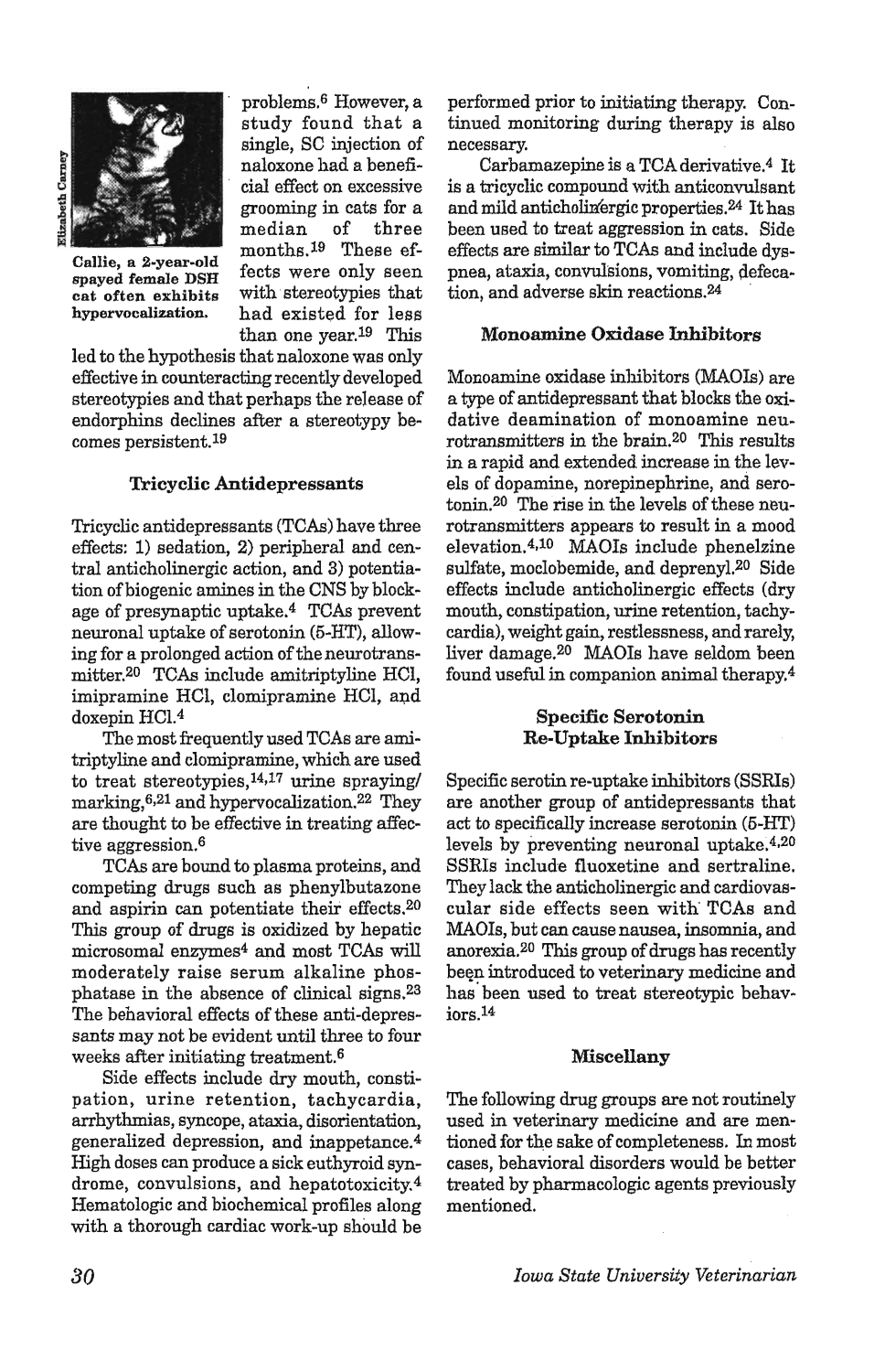Beta-Blockers Beta~adrenergic blockers such as propranolol (beta<sub>1</sub> and beta<sub>2</sub> blocker) and pindolol (mixed beta agonist/ antagonist) have been used to treat anxiety, fear, and aggression-related disorders and have met with mixed success.4,14 It is thought that beta~blockers exert their effects indirectly by acting on adrenergic receptors on muscle spindles. This results in decreased muscle tension, decreased afferent bombardment of the CNS, and decreased arousal level.<sup>6</sup> Beta-blockers act to prevent the sympathetic physiologic response that is a component of behavioral disorders.4

The side effects of beta-blockers are minimal and include bradycardia and exercise intolerance.14 Findolol has also been rer ported to cause urinary incontinence.6-

Antihistamines Antihistamines competitively inhibit histamine<sub>1</sub> receptor sites and may have anticholinergic effects.4 Chlorpheniramine maleate can be used in the cat to provide mild sedation in cases of hyperactivity or apprehension such as a car ride, late-night activity, pacing, and vocalization.4

Barbiturates Small doses of phenobarbital have been successful in controlling excessive feline vocalization while traveling.4

### Conclusion

The treatment of feline behavioral disorders is a rapidly developing field in veterinary medicine. It is necessary to understand the specific indications for a certain drug or drug group, the means by which its effects are exerted, and any reported side effects in order to provide rational therapy. The continuing expansion of knowledge in the area of behavioral disorders provides hope for future advancement of pharmacologic therapy .•

#### References

1. Macy DW. Pharmacologic considerations in the cat. *Feline Practice 1994;22(2):14-18.* 

2. Henik RA, OIson PN, Rosychuk RA. Progcstogen therapy in cats. *Compendium on Continuing Educa· tion for the Practicing Veterinarian 1985;7:132·140.* 

3. Romatowski J. Use of megestrol acetate in cats. *JAVMA 1989;194:700-702.* 



Bellamy, an 8·week-old neutered male DLH cat, was a feral kitten before being adopted. He now displays some aggressive tendencies.

4. McKeown DB, Luescher UA, Halip J. Stereotypies in companion animals and obsessivc-compulsivc disorder. Purina Specialty Review: Behavioral Problems in *Small Animals 1992;30-35.* 

5. Hart BL. Objectionable urine spraying and urine marking in cats: evaluation of progestin treatment in gonadectomized males and females. *JAVMA*  1980;177:529-533.

6. Dodman NH, Shuster L. Pharmacologic approaches to managing bchavior problcms in small animals. *Vet· erinary Medicine 1994;89:960·969.* 

7. Marder AR. Diagnosing and treating aggression problems in cats. Veterinary Medicine 1993;88:736-742.

8. Overall KL. Diagnosing and treating undesirable feline elimination behavior. *Feline Practice*  1993;21(2):11-15.

9. Pedersen NC. Feline Husbandry. Goletn, CA: American Veterinary Publications, 1991;307-308.

]0. Hart BL, Hart LA. *Canine and Feline Behavioral Therapy.* Phillldelphia:Lea & Febiger, 1985;245·265.

11. Halip JW, Luescher VA, McKeown DB. Inappropriate elimination in cats, Part 2. Feline Practice 1992j20:25·29.